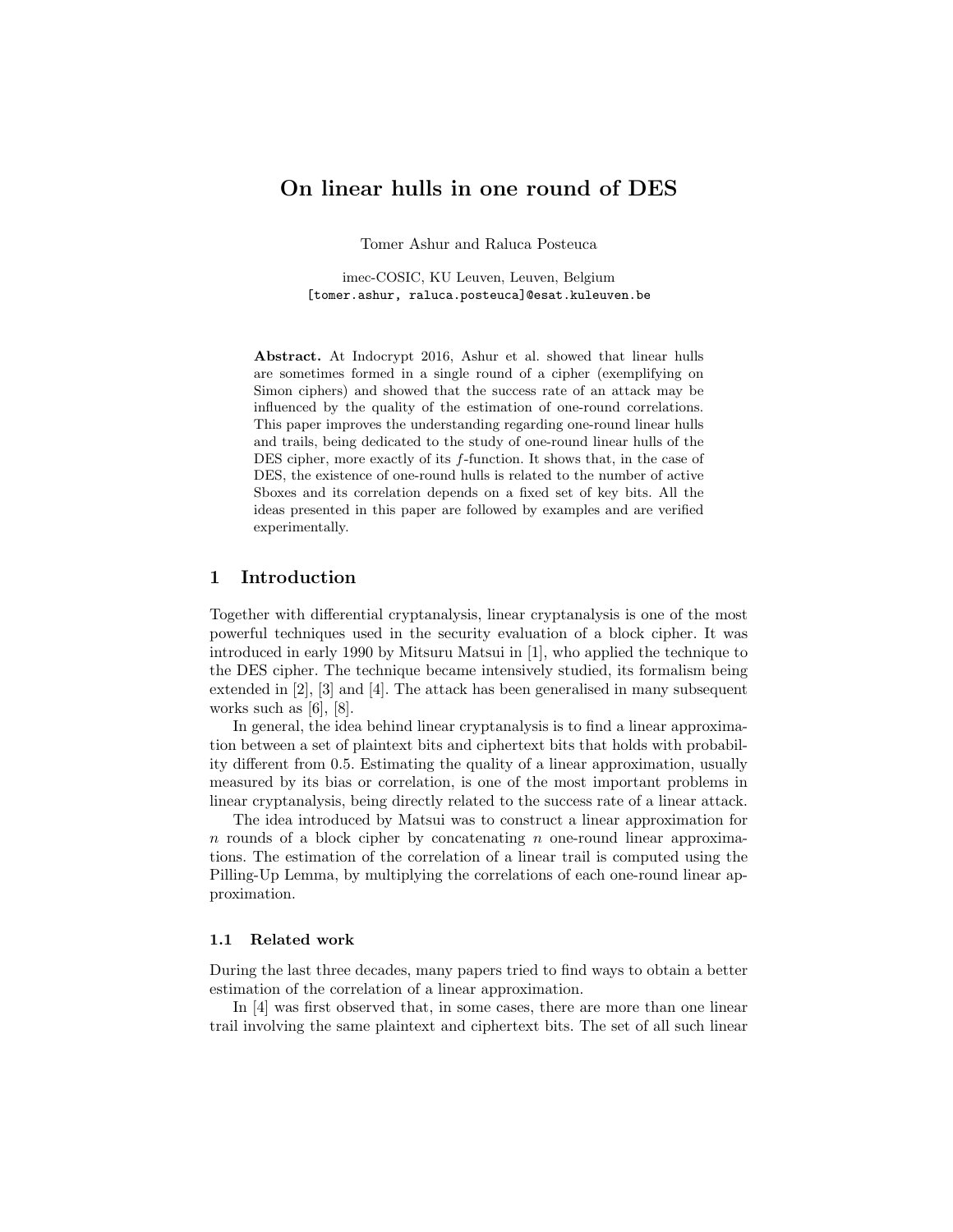trails, with a fixed set of input and output bits, is called a linear hull. The correlation of a hull is the sum of the linear trails correlations, so the correlation of one trail may be different than the correlation of the hull containing it. In practice, when using an attack based on linear cryptanalysis, the correlation of a linear hull is used, so the success rate of the attack is closely related to the quality of the hull correlation.

In [7] the authors show that the linear hull effect may sometimes appear at a micro-level, inside a single round of a cipher. They also show that overlooking this phenomenon may lead to wrong estimations of the linear correlation, offering examples and experiments on round-reduced versions of ciphers of the Simon family.

### 1.2 Our contribution

In this paper we extend the study regarding one-round linear hulls introduced in [7]. In the first part of the paper we recall some definitions and terminology of linear cryptanalysis. In the second part we present an analysis, similar to the one described in [7], but applied to the DES cipher. We prove the existence of the linear hull effect on the f-function. We also prove the connection between the number of active Sboxes, the existence and the number of linear trails in oneround linear hulls. Finally we present a simple and illustrative example of a hull containing 4 linear trails, and the manner in which its correlation is computed.

# 2 Notations

In this section we recall some terminology regarding linear cryptanalysis and we introduce the notations that will be used in this paper.

### 2.1 Masks and approximations

Let a be a hexadecimal value smaller than  $2^n$  and let  $a^t x = \sum_{i=0}^{n-1} a_i x_i$ , where  $a_i$  and  $x_i$  represent the  $i^{th}$  bit of a and x, respectively. We will call a the mask of x. Given the fact that applying a mask to a number represents, in essence, a selection of bits of  $x$ , in this paper we will also use the description of a mask as a set of positions:

$$
\bar{a} = \{i_1, i_2, ..., i_v\} \Leftrightarrow \begin{cases} a_j = 1, \forall j \in \{i_1, i_2, ..., i_u\} \\ a_j = 0, \forall j \notin \{i_1, i_2, ..., i_u\} \end{cases}
$$

Let  $R_k(x) = y$  denote the round function of a cipher, where k denotes the key. The explicit function will always be clear from context. A linear approximation for  $R_k$  is the tuple  $(iM, oM, kM)$ , where  $iM$  represents the input mask, oM the output mask, and  $kM$  the key mask. Let  $p$  be the probability that the equation  $iM^tx \oplus oM^ty \oplus kM^tk = 0$  holds. The correlation of the linear approximation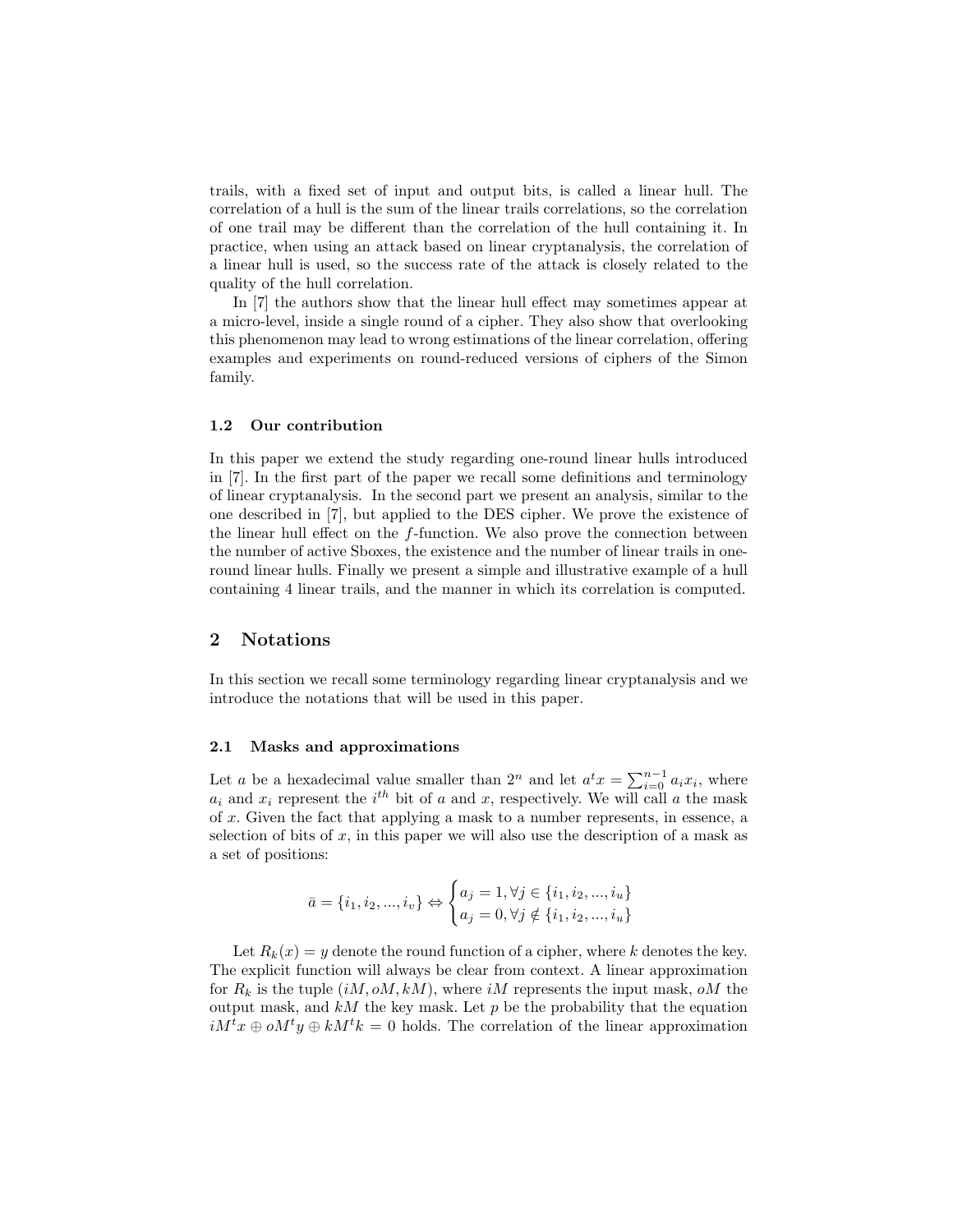$(iM, oM, kM)$  is defined as  $corr(iM, oM, kM) = 2p - 1$ . In general, both p and  $corr(iM, oM, kM)$  are key-dependent.

A pair  $(iM, oM)$  is called connectable if and only if  $oM$  can be obtained from  $iM$  using the rules of propagation of linear trails introduced in [2,3]. The pair  $(iM, oM)$  is non-connectable otherwise. In this paper only connectable pairs are used.

### 2.2 Linear hulls and trails for more rounds

A linear trail for r rounds represents a concatenation of linear approximations such that the output mask of the round  $i$  equals the input mask of round  $i + 1$ . Hence, a linear trail may be represented as an  $(r + 1)$ -length vector  $(m_1, m_2, ... m_{r+1})$ , where  $(m_i, m_{i+1})$  represents the input and output masks at round  $i$ , respectively. The correlation of the linear trail is computed by multiplying the correlation of all single-round linear approximations:

$$
corr(m_1, ... m_{r+1}) = \prod_{i=1}^{r} corr(m_i, m_{i+1})
$$

A linear hull covering r rounds is a tuple  $(\alpha, \beta)$  and represents the set of all linear trails such as  $m_1 = \alpha$  and  $m_{r+1} = \beta$ , i.e., the input and output masks are the same, but that intermediate masks may be different. The correlation of a linear hull is computed by adding the correlations of all linear trails:

$$
corr(\alpha, \beta) = \sum_{m_1 = \alpha, m_{r+1} = \beta} corr(m_1, ... m_{r+1})
$$

#### 2.3 DES' round function

DES is a block cipher developed by IBM in the early 1970s. It was standardized by the National Bureau of Standards (later NIST) in 1977. The plaintext and the key are 64-bit blocks, even though only 56 out of 64 key-bits are actually used by the algorithm. DES has a Feistel structure where the round function uses a non-linear function  $f$ . The overall structure of DES consists of an initial permutation, 16 enciphering rounds and a final permutation.

The input of the round function is a 48-bit round key (denoted by  $k$ ) and two 32-bit intermediate cipherwords (denoted by x and y).

The round function of DES is given by:

$$
R_k(x, y) = (y \oplus f(x, k), x).
$$

The f-function consists of four functions:

1. The expansion function: the 32-bit input x is expanded to 48-bit output, using the expansion permutation described in Table 1; one may notice the fact that, after applying this layer, 16 out of 32 input bits appear twice.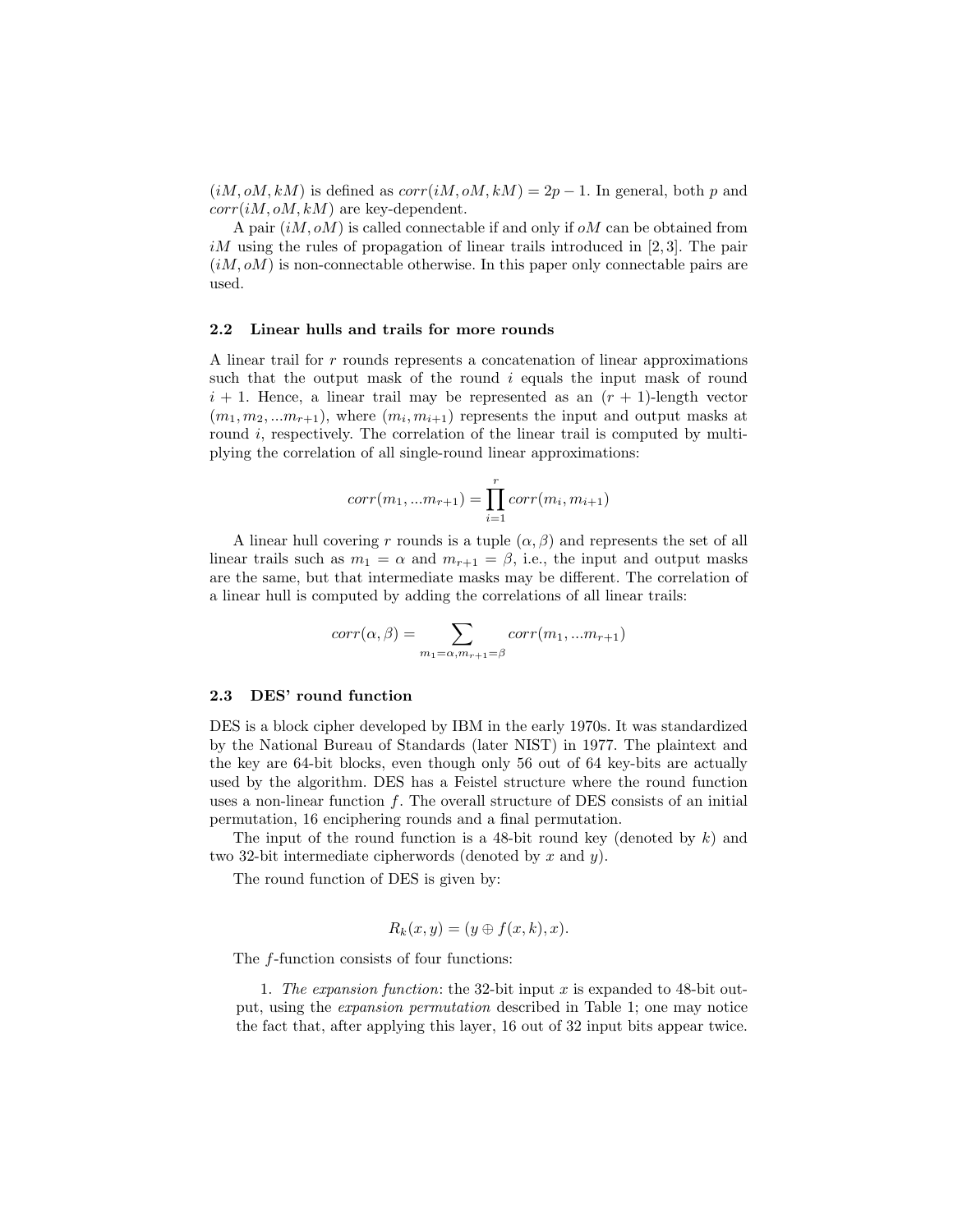We denote the expansion function by  $E$ ;

|  | Table 1. The expansion function $E$ . We see that 16 out of the 48 bits |  |               |  |  |  |  |
|--|-------------------------------------------------------------------------|--|---------------|--|--|--|--|
|  |                                                                         |  | appear twice. |  |  |  |  |

| 32 | 1  | 2  | 3  | 4  | 5  |
|----|----|----|----|----|----|
| 4  | 5  | 6  | 7  | 8  | 9  |
| 8  | 9  | 10 | 11 | 12 | 13 |
| 12 | 13 | 14 | 15 | 16 | 17 |
| 16 | 17 | 18 | 19 | 20 | 21 |
| 20 | 21 | 22 | 23 | 24 | 25 |
| 24 | 25 | 26 | 27 | 28 | 29 |
| 28 | 29 | 30 | 31 | 32 | 1  |

2. Key addition: the output of the expansion function is XORed with the 48-bit round key;

3. The substitution layer: the output of the key addition is divided into eight 6-bit blocks. Each of these blocks is given as input to a different 6-to-4 Sbox, resulting in eight 4-bit outputs. The first two Sboxes used in DES are described in Table 2, while the remaining six Sboxes are described in [10].

The Sboxes of DES are applied as follows: for the input  $x_0x_1x_2x_3x_4x_5$ , the output after applying the  $i^{th}$  Sbox is the value found at the intersection of the row  $x_0x_5$  and the column  $x_1x_2x_3x_4$  of the table of  $S_i$ . We denote the substitution layer by S.

4. The permutation layer: a fixed 32-bit to 32-bit permutation is applied to the result of the substitution layer; the permutation, denoted by P, is described in [10].

|        |       |    |    |                |                |                |                | $\curvearrowright$<br>$\mathcal{D}1$ |    |                  |                |    |    |          |                |    |
|--------|-------|----|----|----------------|----------------|----------------|----------------|--------------------------------------|----|------------------|----------------|----|----|----------|----------------|----|
| 10     | 14    | 4  | 13 |                | $\overline{2}$ | 15             | 11             | 8                                    | 3  | 10               | 6              | 12 | 5  | 9        | 0              | 7  |
|        | O     | 15 | 7  | 4              | 14             | $\overline{2}$ | 13             | 1                                    | 10 | 6                | 12             | 11 | 9  | 5        | 3              | 8  |
| റ<br>∠ | 4     |    | 14 | 8              | 13             | 6              | $\overline{2}$ | 11                                   | 15 | $12^{\circ}$     | 9              | 7  | 3  | 10       | 5              | 0  |
| 3      | L5    | 12 | 8  | $\overline{2}$ | 4              | 9              |                | 7                                    | 5  | 11               | 3              | 14 | 10 | $\Omega$ | 6              | 13 |
|        | $S_2$ |    |    |                |                |                |                |                                      |    |                  |                |    |    |          |                |    |
|        |       |    |    |                |                |                |                |                                      |    |                  |                |    |    |          |                |    |
| 10     | 15    |    | 8  | 14             | 6              | 11             | 3              | 4                                    | 9  | ⋻                | $\overline{2}$ | 13 | 12 | $\Omega$ | $\overline{5}$ | 10 |
|        | 3     | 13 | 4  | 7              | 15             | $\overline{2}$ | 8              | 14                                   | 12 | $\left( \right)$ |                | 10 | 6  | 9        |                | 5  |
| $^{2}$ | 0     | 14 | 7  | 11             | 10             | 4              | 13             | 1                                    | 5  | 8                | 12             | 6  | 9  | 3        | $\overline{2}$ | 15 |

Table 2. DES' Sboxes

# 3 One round hulls in DES

In this section we prove the existence of one-round hulls in DES, which might impact the computation of the correlation on multiple rounds of the cipher.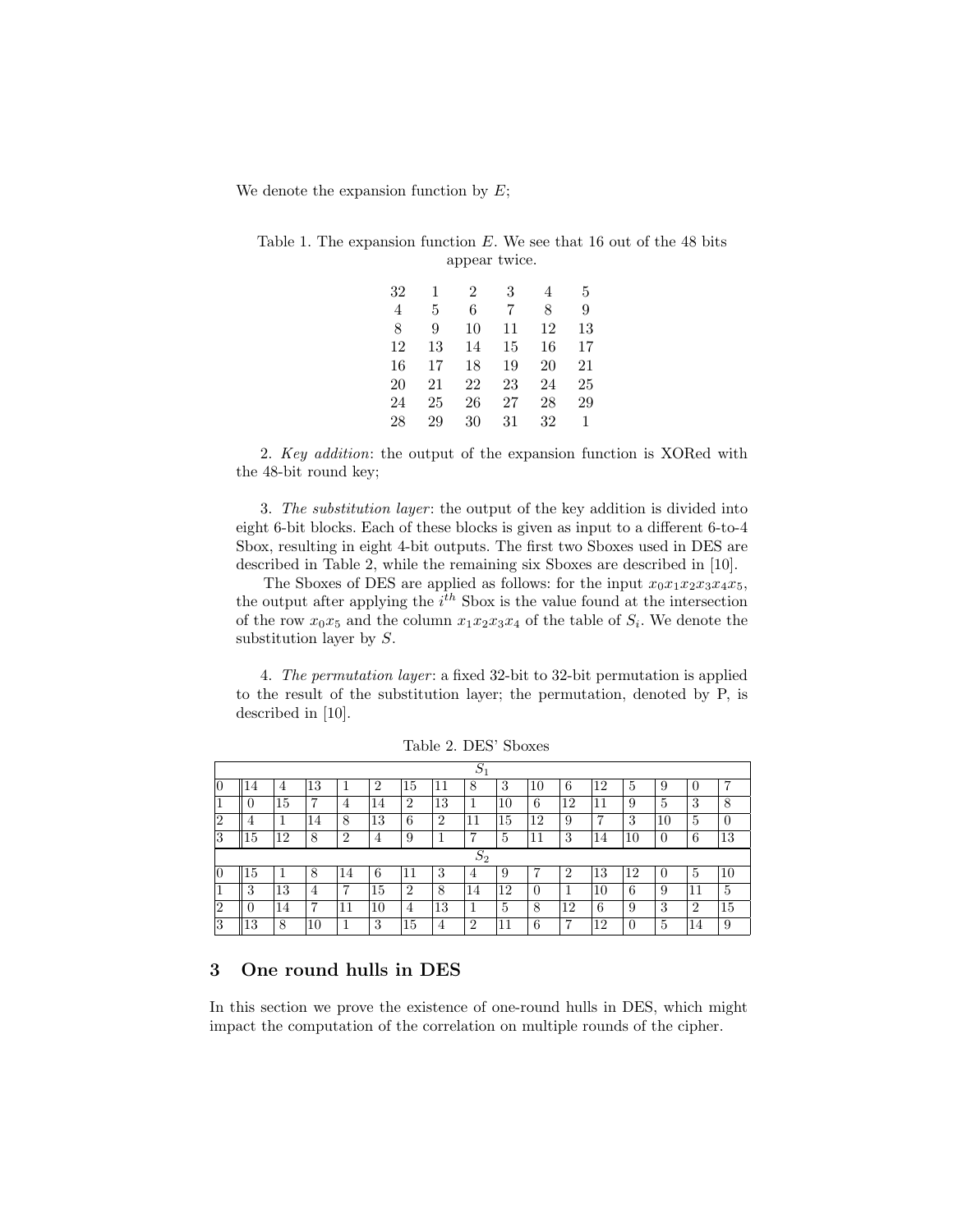### 3.1 One round hulls and trails in DES

In order to describe the behavior of linear trails through one round of DES, it is sufficient to analyze the f-function. This will be the focus of this section.

The permutation layer represents a bijective function so the behavior of a mask through this layer is given by:  $oM = P(iM)$ , i.e., the bits of the output mask are a shuffle of input mask's bits. The permutation layer does not influence the number of linear trails in the one-round hull, nor the value of the correlations. For simplicity, in the following two subsections, we will ignore the permutation layer.

We use the notation  $(R, kM, A, B, C)$  to describe a linear trail of the ffunction in DES, where the input mask is  $iM = R = (r_i)_{i \in \{1...8\}}$  and the output mask is  $oM = C = (c_i)_{i \in \{1,..8\}}$ . We denote by  $A = (a_i)_{i \in \{1,..8\}}$  the output of the expansion layer. We denote by  $B = (b_i)_{i \in \{1,..8\}}$  and  $C = (c_i)_{i \in \{1,..8\}}$  the input and the output masks of the substitution layer, respectively.  $kM = (k_i)_{i \in \{1,..8\}}$ represents the key mask. Note that in the remaining of this paper,  $r_i$ ,  $a_i$ ,  $b_i$  and  $k_i$  are represented as sets of position values, depending on the input mask  $R$ and the key mask respectively, while  $c_i$ 's are represented as 4-bit decimal values, being nonlinear functions of R's bits.

Figure 1 depicts the propagation of linear masks through the f-function of DES.



Fig. 1. A linear trail through the  $f$ -function of DES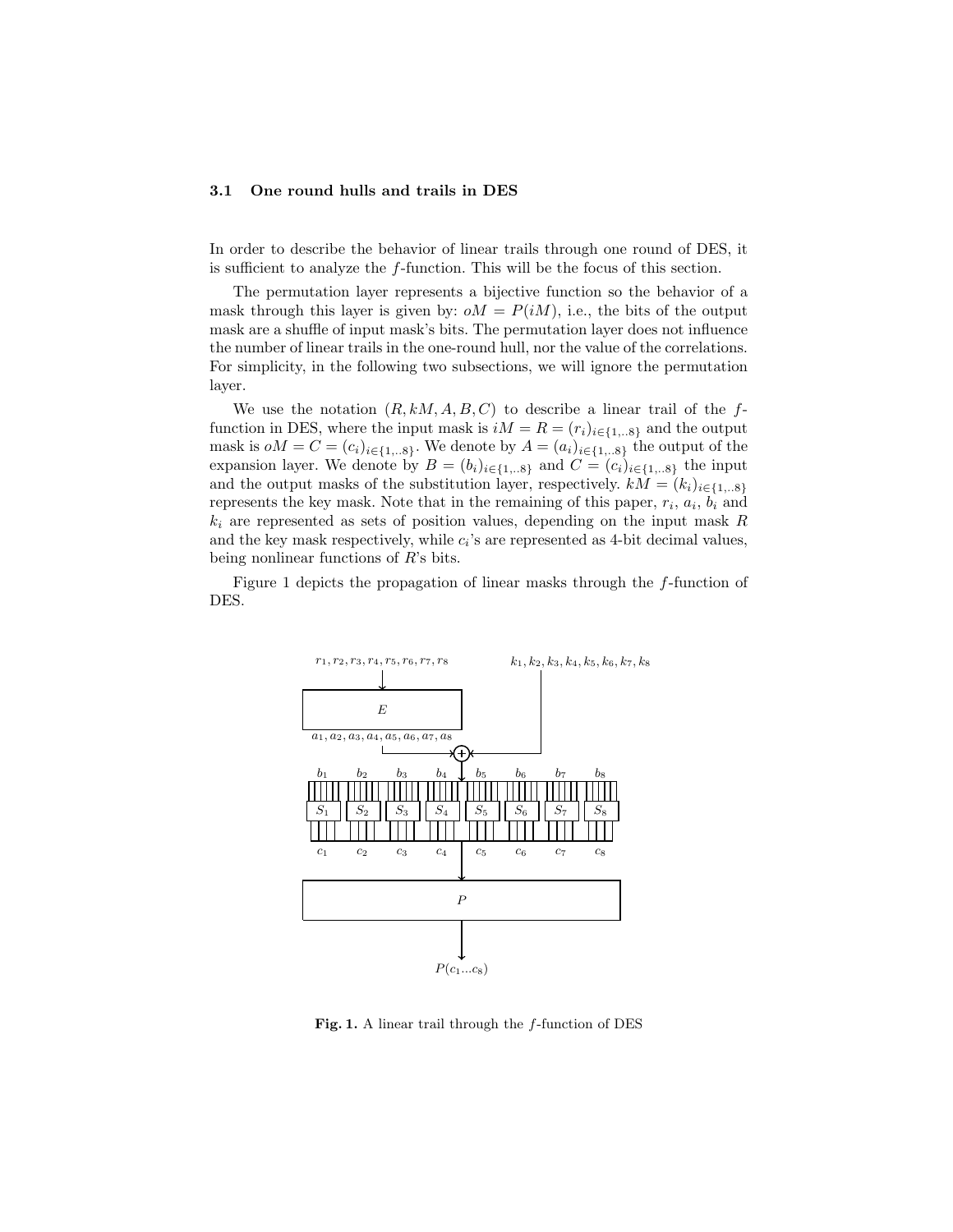We now study the behavior of linear trails through the f-function of DES, using the rules of propagation of linear trails introduced in  $[1-3]$ . The rule of propagation regarding the XOR operation (used in the key addition layer) implies the following constraint:

$$
a_i = k_i = b_i, \forall i \in \{1, \dots 8\}.
$$

The rule of propagation of linear masks through the Sboxes is given by the linear approximation tables (LATs) of each Sbox, described in [1, 2].

For the expansion layer we use the rule for linear propagation over the branch operation, as follows:

If R has an active bit in  $M_0 = \{2, 3, 6, 7, 10, 11, 14, 15, 18, 19, 22, 23, 26, 27, 30, 31\},\$ i.e., those bits that appear only once after the expansion layer, the corresponding bit in A is an active bit.

If a bit of  $M_0$  is not active in R then the corresponding bit in A is not an active bit.

**Example** If  $r_1 = \{2\}$ , then  $a_1 = \{2\}$ .

If R has an active bit in  $M_1 = \{1, 4, 5, 8, 9, 12, 13, 16, 17, 20, 21, 24, 25, 28, 29, 32\}$ , i.e., those bits that appear twice after the expansion layer, only one of the corresponding bits in A is an active bit.

If a bit of  $M_1$  is not active in R, then either none of the corresponding bits in A are active bits or both of the corresponding bits in A are active bits.

**Example** If  $r_1 = \{4\}$ , then •  $a_1 = \{4\}, a_2 = \emptyset$ , or •  $a_1 = \emptyset, a_2 = \{4\}, \text{ or }$ •  $a_1 = \{4, 5\}, a_2 = \{5\}, \text{ or }$ •  $a_1 = \{5\}, a_2 = \{4, 5\}.$ 

**Definition** If  $b_i, c_i \neq \emptyset$ , then  $S_i$  is called an active Sbox.

**Lemma 1.** Let  $(R, C)$  be a fixed pair of input and output masks and let s denote the number of pairs of active adjacent Sboxes. Then the maximum number of linear trails contained in the hull  $(R, C)$  is  $2^{2s}$ .

Let  $\oplus$  be defined as an operation between two sets by:

$$
A \oplus B = (A \cup B) \setminus (A \cap B)
$$

Let  $S_1$  and  $S_2$  be active Sboxes, i.e.,  $b_1 \neq \emptyset$  and  $b_2 \neq \emptyset$ . After applying the expansion layer, one may easily notice the fact that any two adjacent Sboxes share two input bits; in the case of  $S_1$  and  $S_2$  the shared bits are the ones in positions 4 and 5 from R. Given the fact that  $b_1 \oplus b_2$  is constant then four linear trails can be defined such that the input masks of the Sbox layer are:

- $\bullet$   $(b_1, b_2)$
- $(b_1 \oplus \{4\}, b_2 \oplus \{4\})$

$$
\bullet (b_1 \oplus \{5\}, b_2 \oplus \{5\})
$$

•  $(b_1 \oplus \{4,5\}, b_2 \oplus \{4,5\})$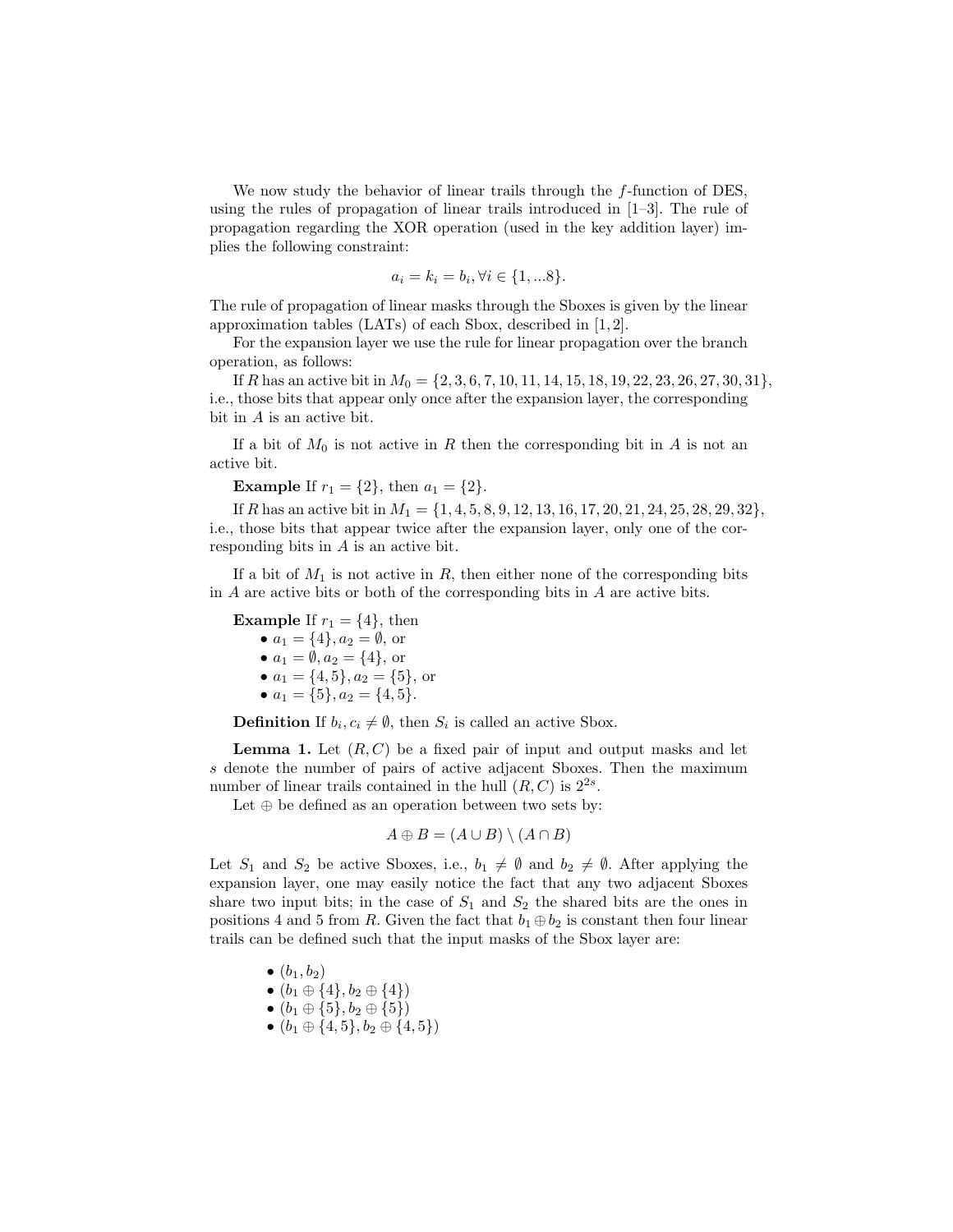Figure 2 depicts a linear hull that contains exactly 4 linear trails. Note that, even though  $a_i$  and  $k_i$  appear to be different, their corresponding bit locations are the same.



Fig. 2. Four trails of a one-round hull through DES f-function

# 3.2 Correlations of one-round hulls

We now want to compute the correlations of the trails in Figure 2. The general rule regarding the correlation computation through a composed function is to assume that all the functions act independently and multiply the correlation of each function [9]. The correlation of the linear layers (the expansion layer and the permutation layer) is  $corr = 1$ . Note that, for the key addition layer, the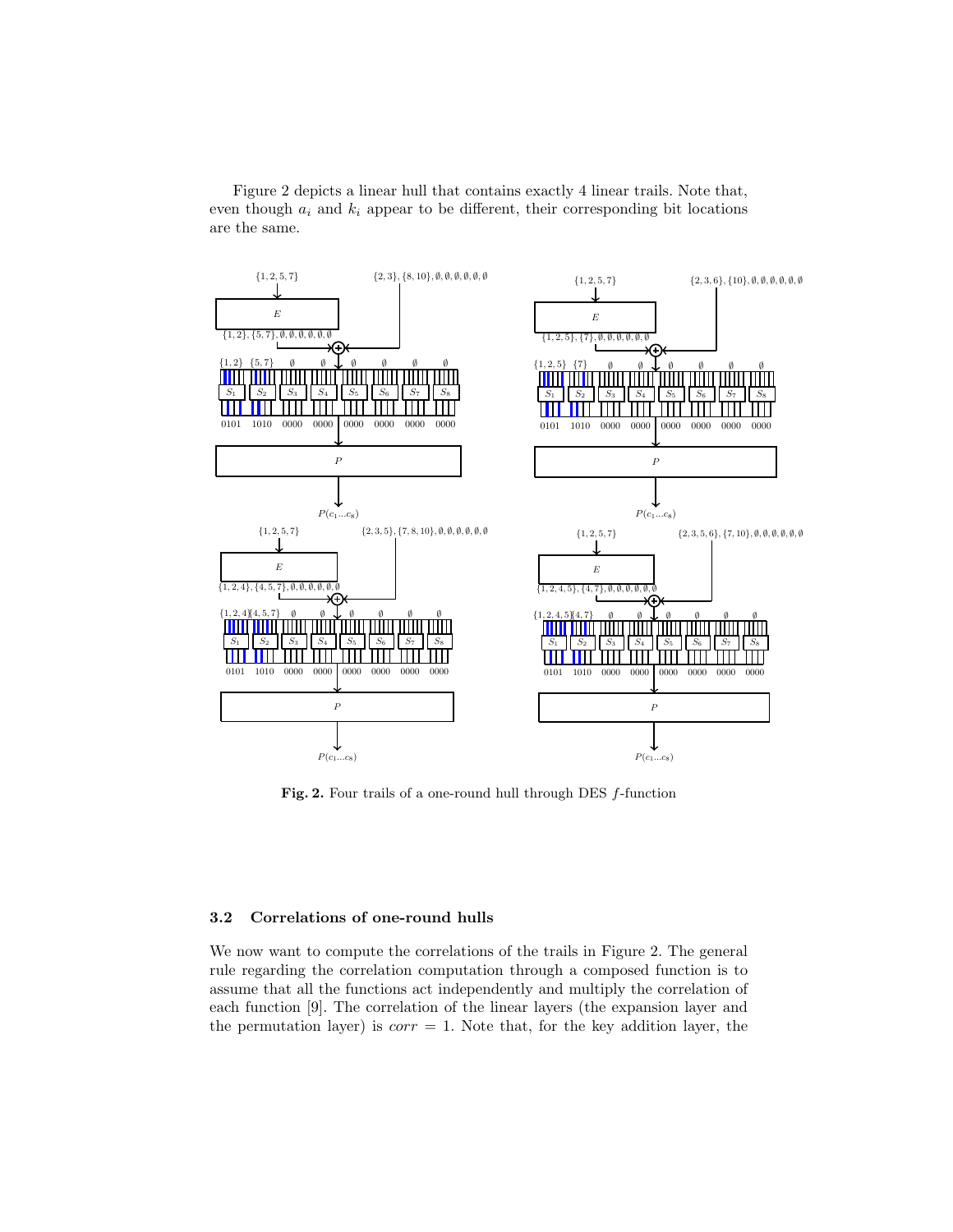correlation is either  $corr = 1$  or  $corr = -1$ , depending on the actual value of the round key bits.

In the case of the substitution layer, the correlation is usually computed by multiplying the correlation of each active Sbox - usually extracted from the Sbox's LAT.

Given the fact that  $b_i = k_i, \forall i \in \{1,..8\}$ , for every linear trail in the hull, and given the fact that  $b_i$  are different for every trail, the correlations of different trails are influenced by different key bits. The correlation of each linear trail described in Figure 2, up to a sign, together with the corresponding key bits can be found in Table 4.

| Trails  |                                     | S input masks $ S$ output masks Key masks |                                        | Correlation                          |
|---------|-------------------------------------|-------------------------------------------|----------------------------------------|--------------------------------------|
| Trail 1 | $b_1 = \{1,2\}$                     | $ c_1 = 0101$                             | $k_1 = \{2,3\}$                        | $ corr = 0.1875$                     |
|         | $b_2 = \{5, 7\}$                    | $c_2 = 1010$                              | $k_2 = \{8, 10\}$                      | $ corr = 0.0625$                     |
| Trail 2 | $b_1 = \{1, 2, 5\}$                 | $ c_1 = 0101$                             | $k_1 = \{2,3,6\}$                      | $ corr = -0.1875 $                   |
|         | $b_2 = \{7\}$                       | $ c_2=1010$                               | $k_2 = \{10\}$                         | $ corr = -0.0625 $                   |
| Trail 3 | $b_1 = \{1, 2, 4\}$                 | $c_1 = 0101$                              | $k_1 = \{2,3,5\}$                      | $ corr = -0.0625 $                   |
|         | $b_2 = \{4, 5, 7\}$                 | $c_2 = 1010$                              | $k_2 = \{7, 8, 10\}$                   | $ corr = 0.1875$                     |
| Trail 4 | $b_1 = \{1, 2, 4, 5\}   c_1 = 0101$ |                                           | $k_1 = \{2, 3, 5, 6\}   corr = 0.0625$ |                                      |
|         | $ b_2 = \{4, 7\}$ $ c_2 = 1010$     |                                           |                                        | $k_2 = \{7, 10\}$ $ corr = -0.1875 $ |

Table 4. Correlations of linear trails described in Figure 2

We will now show that the correlation of the hull depends on the actual values of the round key. One may get some information regarding the round key just by looking at the value of the hull's correlation. From Table 4 one may notice the fact that there are 7 key bits that influence the value of the hull's correlation:  $k[2], k[3], k[5], k[6], k[7], k[8]$  and  $k[10]$ . Three of these values, more precisely  $k[2], k[3]$  and  $k[10]$  influence all the trails' correlation. We will denote their XOR sum by  $l$ . Notice the fact that the remaining 4 key bits are exactly the ones that are applied to the two plaintext bits that are shared among  $S_1$ and  $S_2$ .

The correlation of the hull is computed by adding the correlation of all the linear trails contained in it:

 $corr_{hull} = corr_{Tail1} + corr_{Tail2} + corr_{Tail3} + corr_{Tail4}$ 

Let  $c = 0.1875 \cdot 0.0625$ . According to Table 4, the correlation of each trail is:

$$
corr_{Tail1} = c \cdot (-1)^{k[2] \oplus k[3] \oplus k[8] \oplus k[10]}
$$

$$
corr_{Tail2} = c \cdot (-1)^{k[2] \oplus k[3] \oplus k[6] \oplus k[10]}
$$

$$
corr_{Tail3} = -c \cdot (-1)^{k[2] \oplus k[3] \oplus k[5] \oplus k[7] \oplus k[8] \oplus k[10]}
$$

$$
corr_{Tail4} = -c \cdot (-1)^{k[2] \oplus k[3] \oplus k[5] \oplus k[6] \oplus k[7] \oplus k[10]}
$$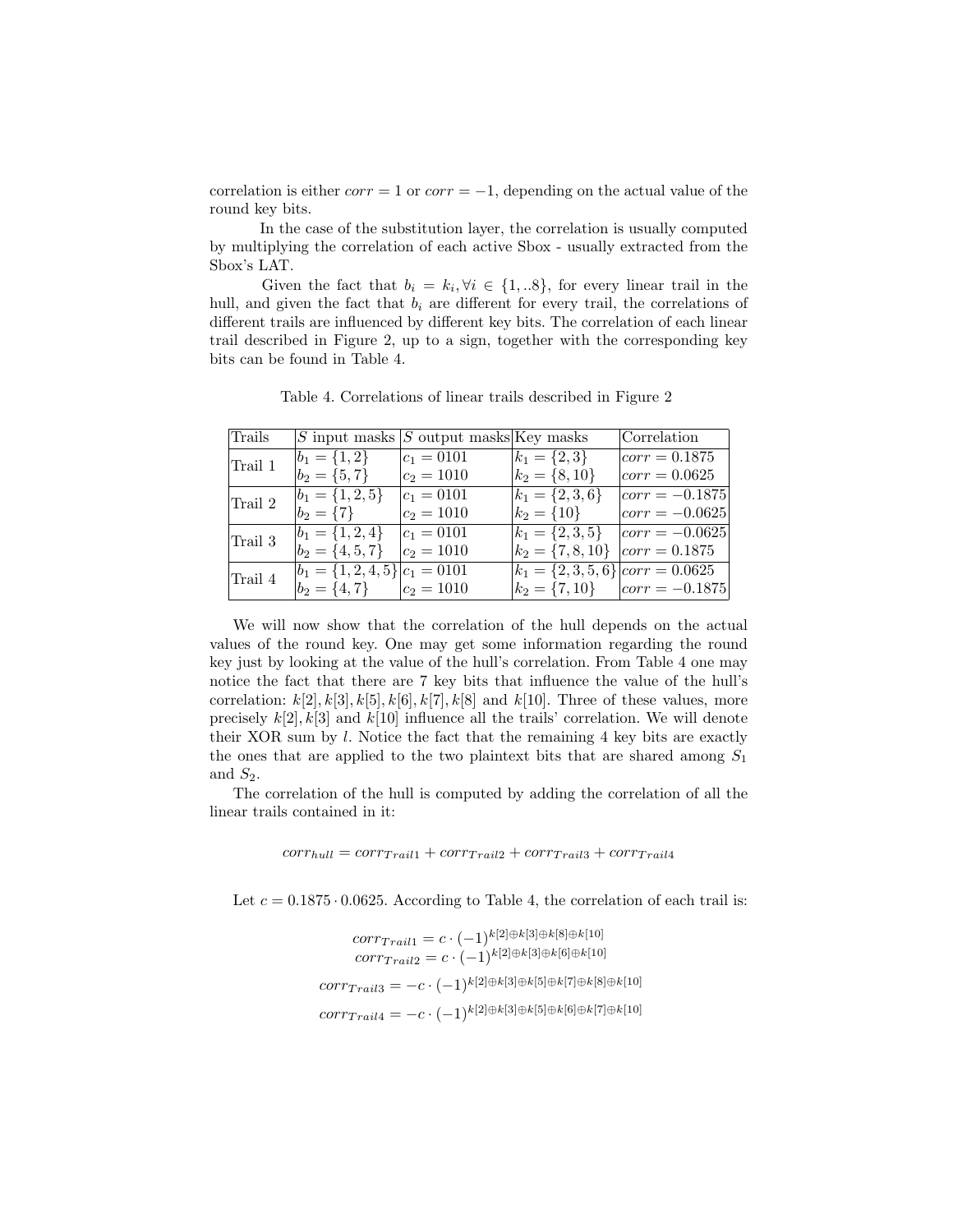Taking into account the fact that c and  $(-1)^{k[2]\oplus k[3]\oplus k[10]} = (-1)^{l}$  are common to all the trails' correlation formulas, the correlation of the hull can be computed as:

$$
corr_{hull} = c \cdot (-1)^{l} \cdot [(-1)^{k[8]} + (-1)^{k[6]} - (-1)^{k[5] \oplus k[7] \oplus k[8]} - (-1)^{k[5] \oplus k[6] \oplus k[7]}]
$$

Table 5 considers all possible values of  $k[5], k[6], k[7], k[8]$  and the corresponding correlation values of the hull. Note that the value of  $l$  will only influence the sign of the correlation.

| $\bar{k}$ [5]    | k[6] k[7] k[8] |                  |                  | corr                                   |
|------------------|----------------|------------------|------------------|----------------------------------------|
| 0                | 0              | $\left( \right)$ | ( )              | 0                                      |
| 0                | 0              | $\left( \right)$ |                  | 0                                      |
| $\mathcal{O}$    | $\mathbf{0}$   |                  | $\left( \right)$ | $4 \cdot c \cdot ($<br>$\sqsupseteq_1$ |
| $\Omega$         | $\mathbf{0}$   |                  | 1                |                                        |
| 0                |                | 0                | $\left( \right)$ | $\mathcal{O}$                          |
| 0                |                | $\left( \right)$ | 1                | $\mathcal{O}$                          |
| $\left( \right)$ |                | 1                | $\left( \right)$ | $\mathcal{O}$                          |
| 0                |                |                  | 1                | l<br>$\cdot c \cdot (-1)$<br>4         |

Table 5. Key-dependent correlation values for the Figure 2 hull

| $\left k[5] k[6] k[1] k[2]\right $ |   |   |   | corr                          |
|------------------------------------|---|---|---|-------------------------------|
|                                    |   |   | 0 | $(-1)$<br>$4 \cdot c \cdot ($ |
|                                    | 0 | 0 |   |                               |
|                                    | 0 |   | 0 |                               |
|                                    | 0 |   |   |                               |
|                                    |   | 0 | 0 | 0                             |
|                                    |   | 0 |   | $-4\cdot c\cdot$<br>$(-1)$    |
|                                    |   |   | 0 |                               |
|                                    |   |   |   |                               |

From the table above results the condition of the key that leads to zerocorrelation one-round hull for DES:

1. 
$$
corr_{hull} = 0 \iff \begin{cases} k[5] = k[7] \text{ or} \\ k[5] \neq k[7] \text{ and } k[6] \neq k[8] \end{cases}
$$

2.  $corr_{hull} \neq 0 \iff k[5] \neq k[7]$  and  $k[6] = k[8]$ 

### 3.3 Key recovery based on the correlation

Looking the other way around, if the correlation of this hull is different from zero, one knows two equalities of the key bits:

$$
k[5] = k[7] \oplus 1
$$
  
and  

$$
k[6] = k[8].
$$

Our experiments confirm that the only key bits that influence the absolute value of the correlation are the ones applied on the plaintext bits shared between  $S_1$  and  $S_2$ .

Depending on the input and output masks, the percentage of keys that lead to zero-correlation hulls are: 0%, 25%, 50% or 75% - the percentage depends on the number of linear trails in a hull and on the correlations resulting from the Sboxes' LAT.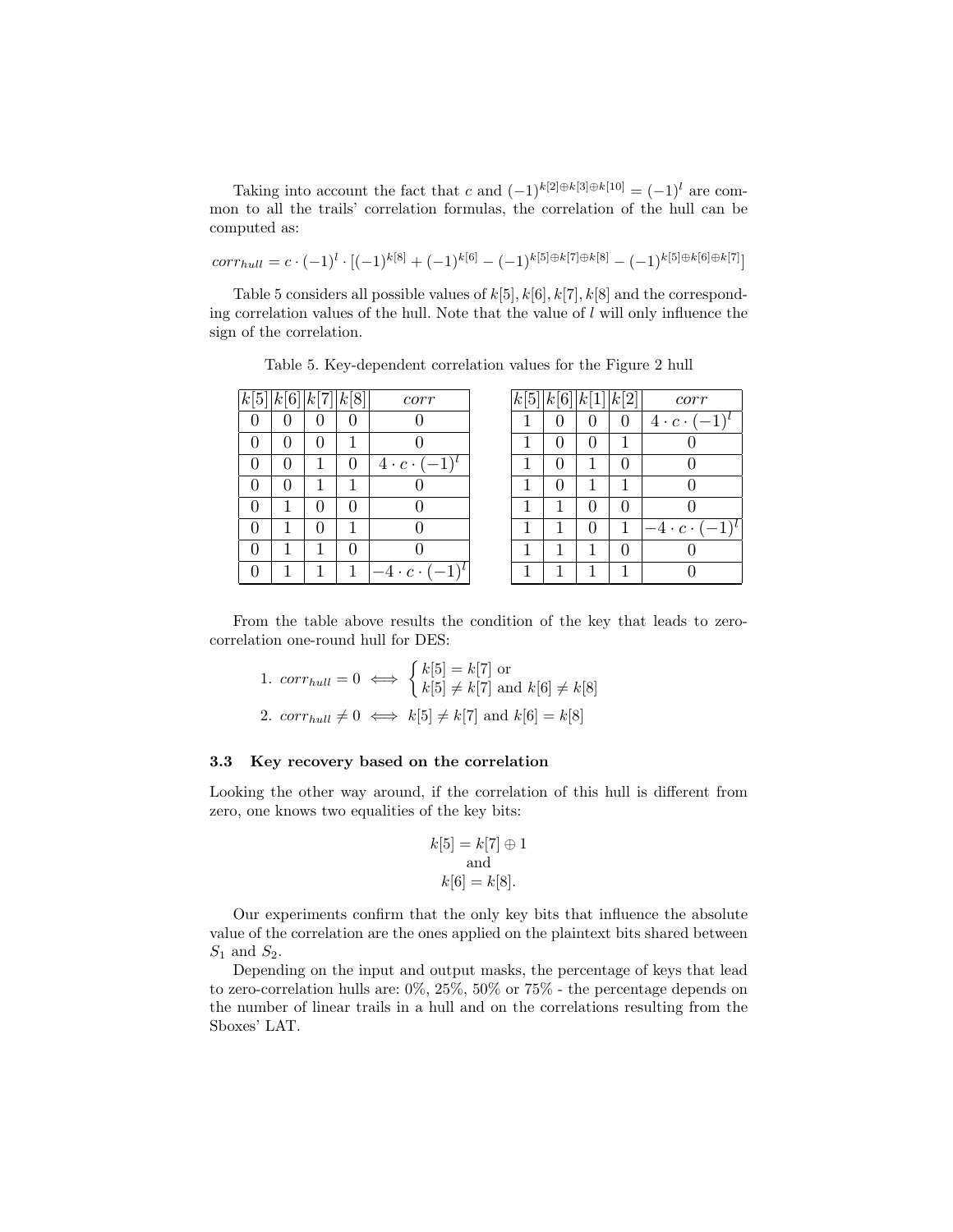# 4 Conclusion

In this paper we extended the knowledge regarding the subject of one-round linear hulls, analyzing this phenomenon on the DES cipher. We proved the fact that the f-function of DES exhibits one-round linear hulls. We also studied the connections between the properties of input and output masks and the existence, the size or the correlation values of one-round linear hulls.

The work described in this paper can be extended in different manners. For example, it will be interesting to identify other block ciphers that exhibit zerocorrelation one-round linear hulls and to describe the properties of the round function that led to it. It also remains to be investigated how the properties described in this paper may be extended to more rounds of DES. Future research should also revisit the linear attacks on DES, attacks in which only one trail correlation is used in order to estimate the hull's correlation.

# Acknowledgments

The authors would like to thank Vincent Rijmen for all the useful discussions.

# References

- 1. Mitsuru Matsui, Linear cryptanalysis method for DES cipher, In: Helleseth, T. (ed.) Advances in Cryptology - EUROCRYPT '93, Workshop on the Theory and Application of Cryptographic Techniques, Lofthus, Norway, May 23-27, 1993, Proceedings. Lecture Notes in Computer Science, vol. 765, pp. 386–397. Springer (1993).
- 2. Eli Biham, On Matsui's linear cryptanalysis, In: Santis, A.D. (ed.): Advances in Cryptology - EUROCRYPT '94, Workshop on the Theory and Application of Cryptographic Techniques, Perugia, Italy, May 9-12, 1994, Proceedings, Lecture Notes in Computer Science, vol. 950. Springer (1995) , pp. 341–355, http: //dx.doi.org/10.1007/BFb005344p
- 3. Florent Chabaud, Serge Vaudenay, Links between differential and linear cryptanalysis, In: Santis, A.D. (ed.): Advances in Cryptology - EUROCRYPT '94, Workshop on the Theory and Application of Cryptographic Techniques, Perugia, Italy, May 9-12, 1994, Proceedings, Lecture Notes in Computer Science, vol. 950. Springer (1995) , pp. 356–365, http://dx.doi.org/10.1007/BFb0053450
- 4. Kaisa Nyberg, Linear approximation of block ciphers, In: Santis, A.D. (ed.): Advances in Cryptology - EUROCRYPT '94, Workshop on the Theory and Application of Cryptographic Techniques, Perugia, Italy, May 9-12, 1994, Proceedings, Lecture Notes in Computer Science, vol. 950. Springer (1995) , pp. 439–444, http://dx.doi.org/10.1007/BFb0053460
- 5. Ray Beaulieu, Douglas Shors, Jason Smith, Stefan Treatman-Clark, Bryan Weeks, Louis Wingers, Simon and Speck: Block Ciphers for the Internet of Things, Cryptology ePrint Archive, Report 2013/404 (2013), http://eprint.iacr.org/.
- 6. Andrey Bogdanov, Vincent Rijmen, Linear hulls with correlation zero and linear cryptanalysis of block ciphers. Des. Codes Cryptography 70(3) (2014), pp. 369–383
- 7. Tomer Ashur, Vincent Rijmen, On linear hulls and trails. In: Progress in Cryptology – INDOCRYPT 2016